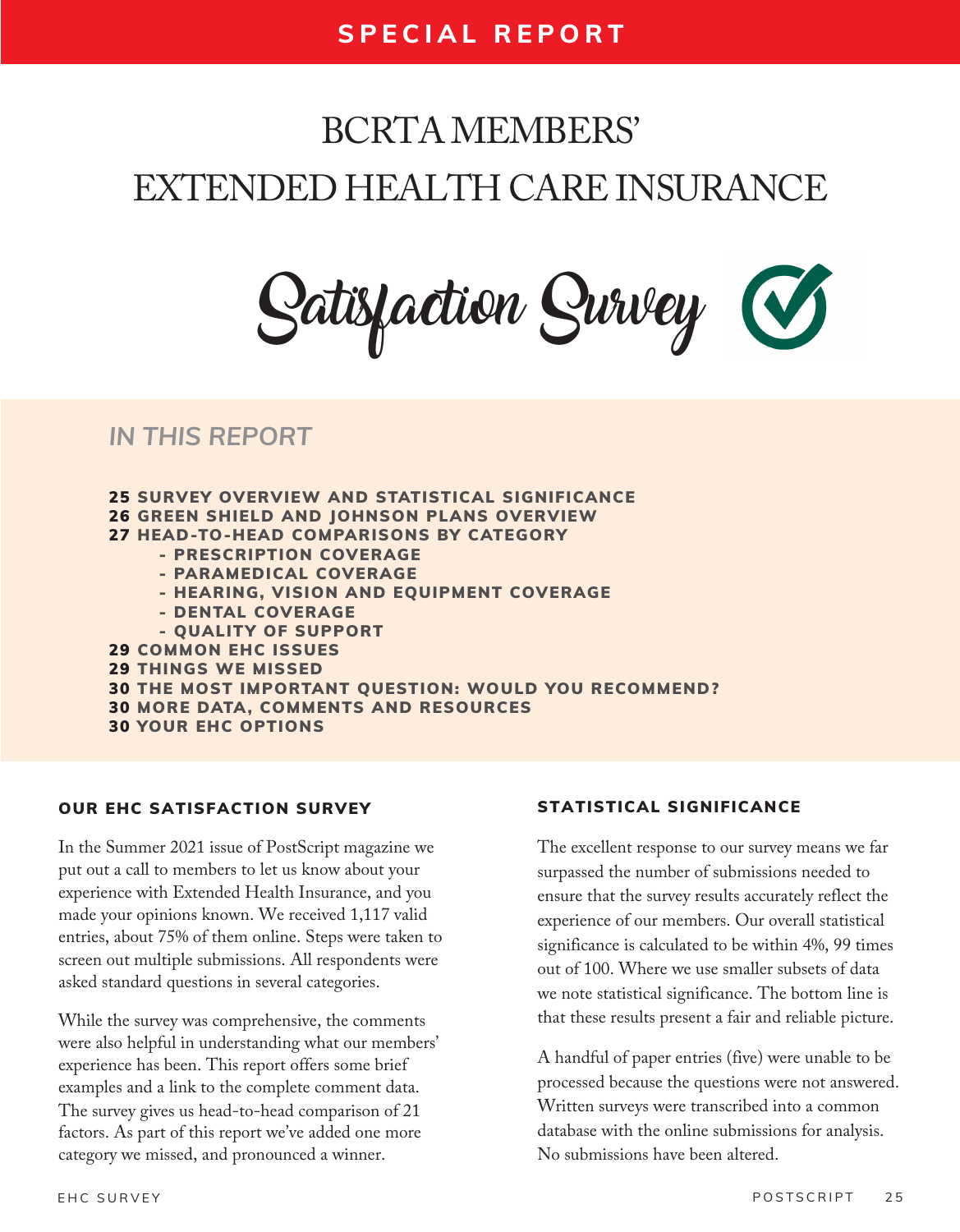# **RESULTS**



*VS*



**BCRTA BC Retired B Teachers' Association**

### OVERALL SATISFACTION RATING



**2.97**

OVERALL SATISFACTION RATING



| <b>GSC STRENGTHS</b>                                                                                       | JOHNSON STRENGTHS                                                                                          |
|------------------------------------------------------------------------------------------------------------|------------------------------------------------------------------------------------------------------------|
| <b>WIDELY USED</b><br>COVERS SOME UNIQUE MEDS<br>PHONE APP                                                 | PERSONAL SUPPORT<br><b>FAST REIMBURSEMENT</b><br>SMOOTH CLAIMS AND RESOLUTIONS                             |
|                                                                                                            |                                                                                                            |
| <b>GSC WEAKNESSES</b>                                                                                      | JOHNSON WEAKNESSES                                                                                         |
| \$200 PER PERSON DEDUCTIBLE<br>HIGH % OF CLAIMS DENIED, AUDITED<br>EXCESSIVE, CONFUSING PAPERWORK          | <b>FOLLOWS BC FORMULARY</b><br>NEW TO SOME PHARMACISTS<br>NO APP TECHNOLOGY                                |
| <b>NET PROMOTER SCORE</b><br>% PROMOTERS MINUS % DETRACTORS<br><b>GLOBAL AVERAGE IS PLUS 32</b><br>$-28.6$ | <b>NET PROMOTER SCORE</b><br>% PROMOTERS MINUS % DETRACTORS<br><b>GLOBAL AVERAGE IS PLUS 32</b><br>$+60.9$ |
|                                                                                                            |                                                                                                            |
| STATISTICAL VALIDITY<br>(GSC CLIENTS ONLY)                                                                 | STATISTICAL VALIDITY<br>(JOHNSON CLIENTS ONLY)                                                             |

+/- 5%, 99 TIMES OUT OF 100

(JOHNSON CLIENTS ONLY)

+/- 9%, 95 TIMES OUT OF 100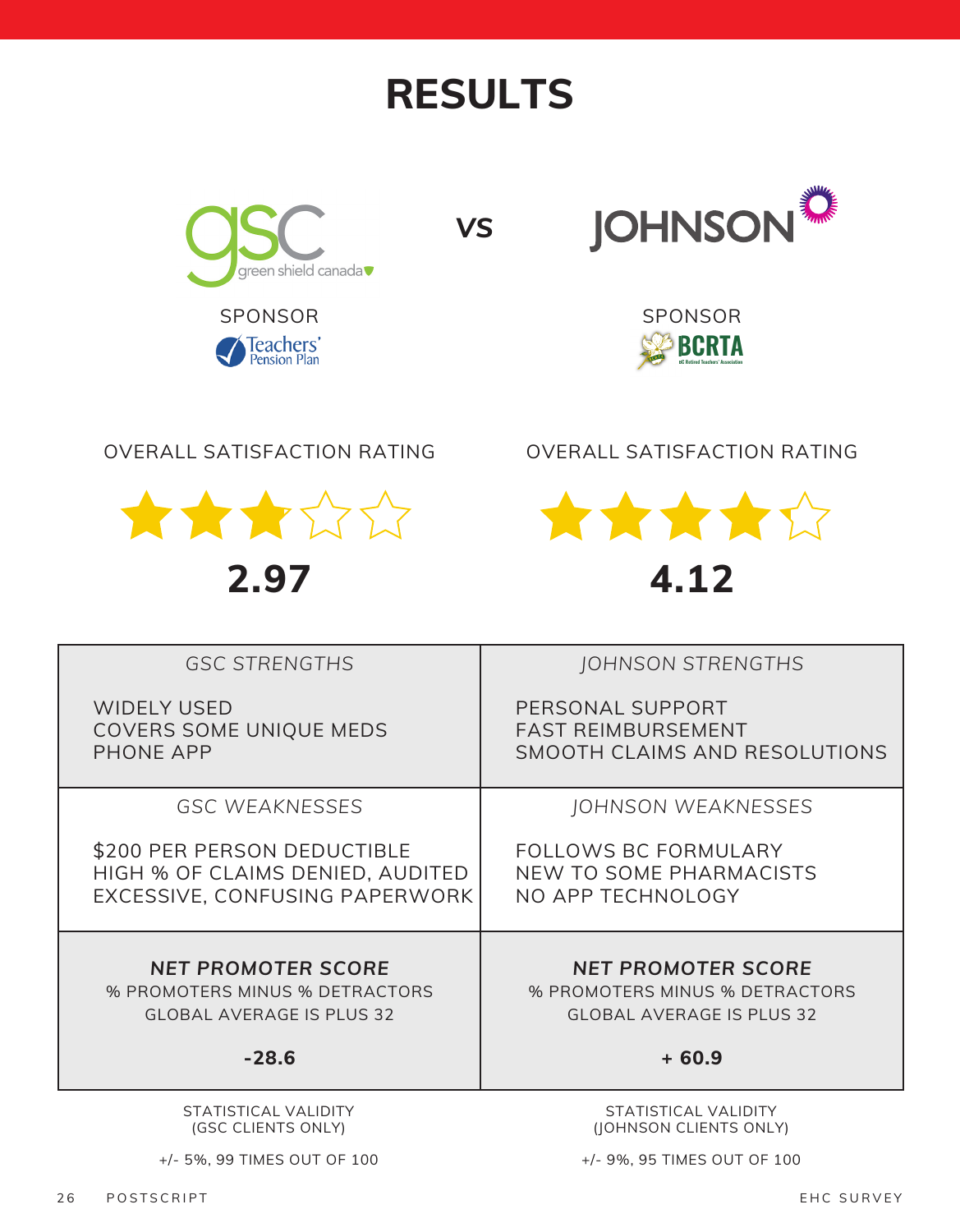## **BY CATEGORY**

#### PRESCRIPTIONS

Virtually all respondents claim prescriptions. Both GSC and Johnson offer instant claims at the counter, a feature appreciated by users. However GSC's payments don't kick in until claims meet a \$200 deductible threshold, and many found that they did not get much benefit.

A frequent complaint about GSC was that it rejected claims previously covered by Blue Cross, such as pharmacist-prepared compounds. Johnson's policy is that if a medication is covered on its own, compounds that contain it will be covered also.

Nearly half of Green Shield clients reported problems with prescription claims and a theme was the need for annual doctor's notes, even for chronic conditions like diabetes. Johnson users and their pharmacists had far fewer complaints about paperwork for claims. Johnson only covers drugs on the BC formulary, however.

#### PARAMEDICAL COVERAGE

Just over 75% of respondents claim paramedical costs such as physiotherapy. A few Johnson clients reported some issues getting set up with their provider, who may not have been familiar with the Johnson brand. Once set up, Johnson users experienced a significantly lower number of problems in having claims approved.

Results in the ease of claims with paramedical providers vary widely - the process seems less standardized than pharmacies. A recurring theme with GSC clients was that their paramedical provider did not like the level of paperwork required by Green Shield, with some refusing to process claims, insisting on payment up front and leaving the user to make the claim.

Some GSC clients were surprised that a doctor's note was now required to have massage covered. Users on both plans wish that claim limits were higher.

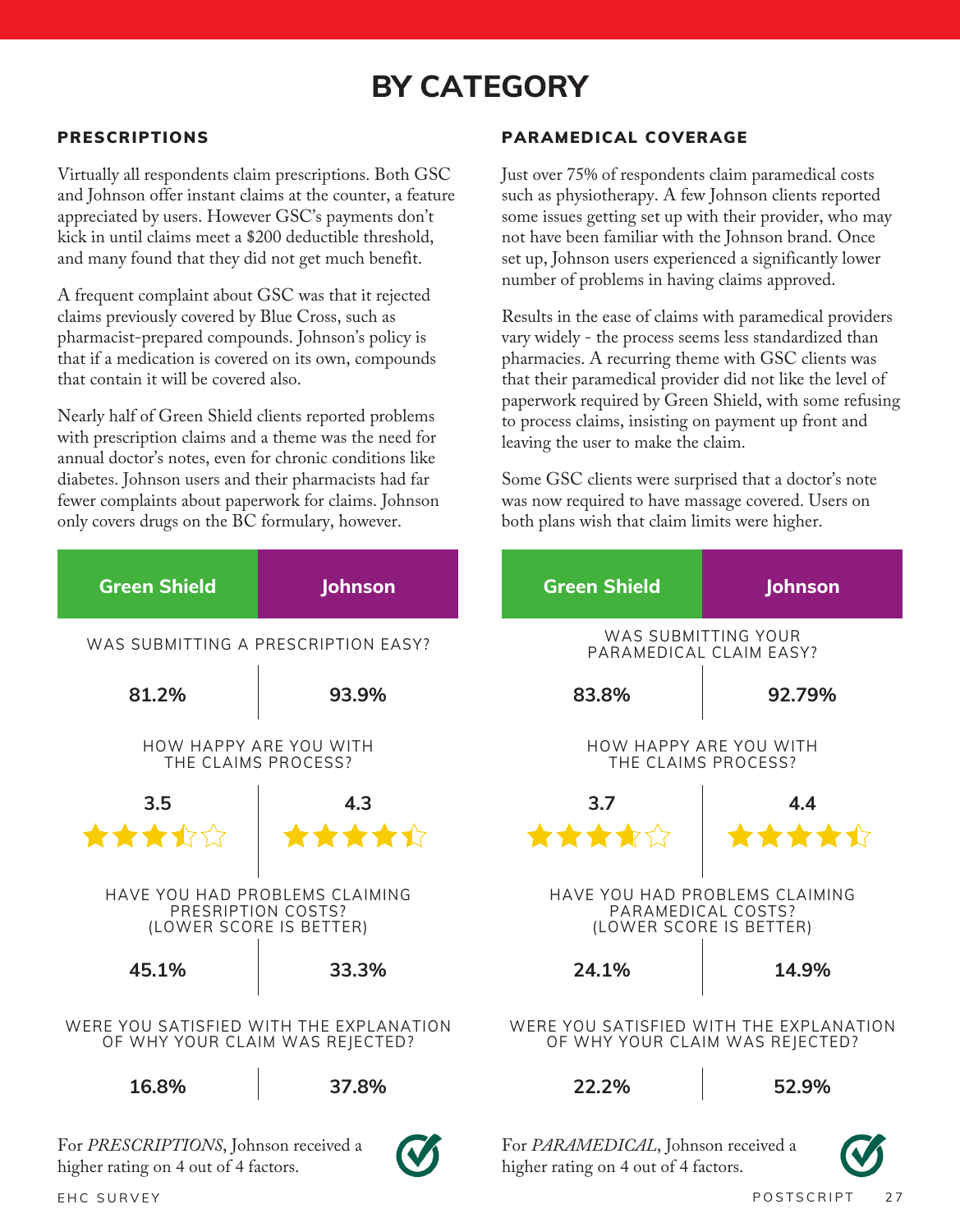#### VISION, HEARING AND MEDICAL EQUIPMENT COVERAGE

For the most part, clients of both Green Shield and Johnson find submitting vision claims to be easy. There were fewer problems in this category than any other, though a recurring theme for users of both plans was that coverage for glasses and hearing aids was not as generous as users would like.

For Green Shield users, those who have CPAP found it strange that new equipment might be covered but a less expensive replacement part was not. Some GS users found that multi-year eligibility was calculated starting at date of last claim, versus Johnson who use calendar years. Starting the clock at the date of the last claim significantly delays eligibility for the next claim.

Some GS members who were waiting for hip replacement surgery found it frustrating that crutches would be covered after the procedure but not before. Green Shield also requires doctors' notes annually for coverage of equipment, even for lifetime conditions.

#### DENTAL COVERAGE

About a third of survey respondents have dental coverage. It is widely acknowledged that basic dental coverage is not the best value in voluntary benefits plans. That's because most people's annual dental costs can be budgeted for through savings which will likely not exceed the annual premiums. Green Shield users don't like the limits on dental claims, which provide for only one cleaning per year when they have in the past been able to visit the dentist twice a year.

Of interest is the fact that the filing of claims was rated easier than any other category for both GS and Johnson clients. At the same time the overall rating for dental coverage was relatively low for both providers, likely reflecting dissatisfaction with the claim limits.

Some dental clinics tell respondents that Green Shield's demands for paperwork are cumbersome, and as a result some dentists decline to file claims, leaving clients to submit the claims themselves. Coverage for advanced dental work is also limited.

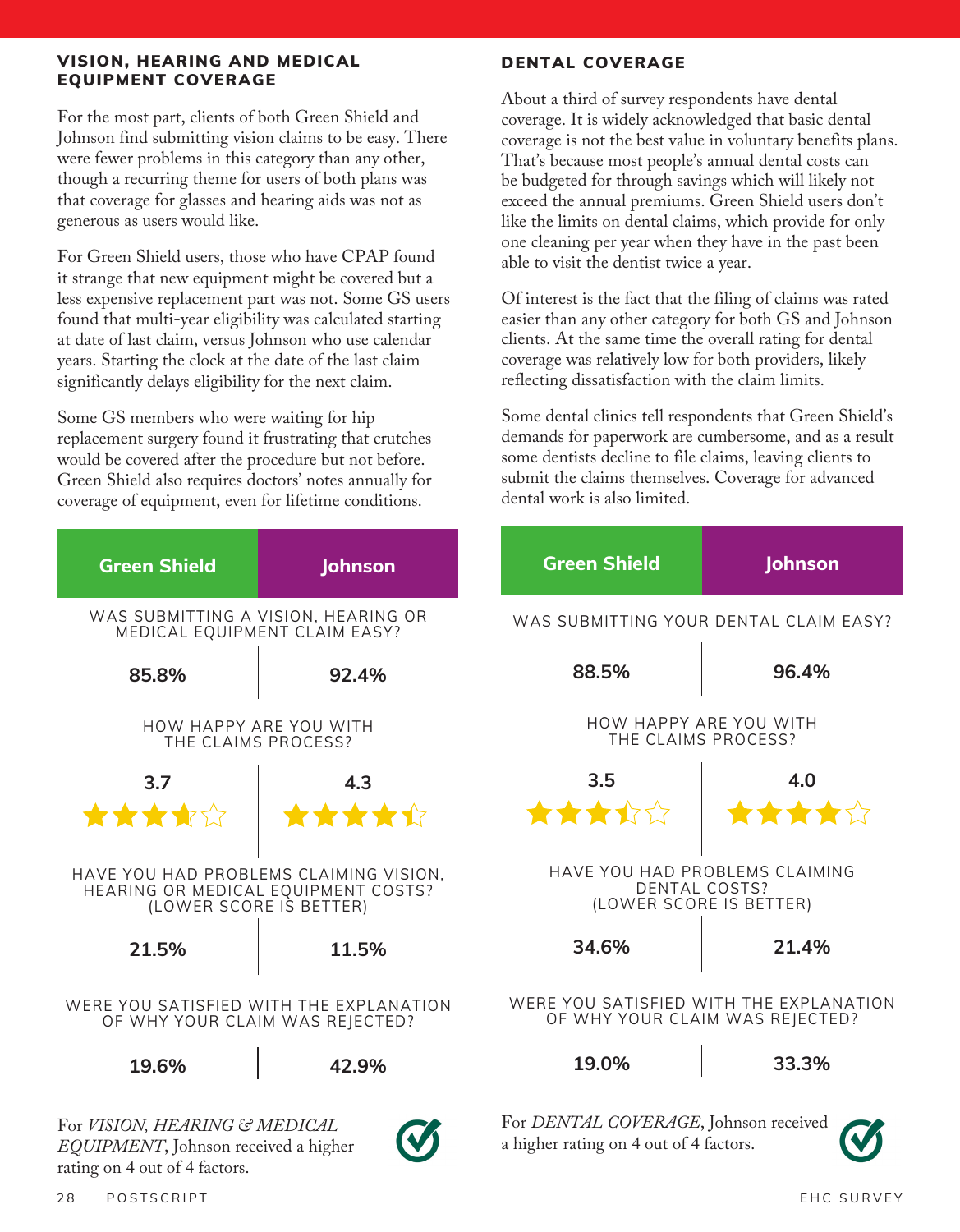#### EHC SUPPORT

Does your EHC provider complicate life or make it easier? Member ratings show a sharp divide between the two plans. Of those who sought support, nearly 90% used the telephone - a strength for Johnson, who rated very highly in all support categories. Just 2% of members used text messaging for support and 39% used email.

One indicator that automated systems are working is that support is not required. Only 45.3% of all respondents indicated that they had ever asked for support. Excellent support seems to bolster good experiences, while unhappiness with support seems to amplify dissatisfaction. Johnson users who had received support were slightly happier than those who had not needed support (4.14 vs. 4.10 overall satisfaction rating). But for Green Shield users, the GS support experience left most of them *less* satisfied, producing a 2.81 overall satisfaction rating versus the 3.08 rating given by GS users who had not required help.

In comments about support, Johnson users offered few comments, mostly positive, while Green Shield garnered a number of passionate complaints. In general, the comments and ratings for support show a significant gap between the plans in perceived goodwill.



For *EHC SUPPORT,* members gave Johnson a higher rating on 3 out of 3 factors.



The right choice in EHC plans is very important for peace of mind and security. The points at which you rely on coverage are often the most stressful times of your life. A caring, responsive insurer will make for much happier outcomes. You may realize just how bad your coverage is at your moment of greatest need.

Just as importantly, for a good result it is essential that you take the time to understand what your coverage is before you sign up and before you claim. During their careers, teachers enjoy some of the best EHC coverage available. Many have not adjusted to the fact that in retirement there is no employer to subsidize generous benefits. A lack of awareness of process and limits may amplify the distress one feels.

Reading the comments submitted moves us beyond numerical data and into the sitting rooms of retirees who are struggling to sort out these issues. A sad comment from some GS users was that they had stopped fighting about rejected claims or even submitting new claims because the process has become too stressful. One earnest soul indicated that she strategically never makes claims in order to preserve her \$200,000 overall claim limit with Green Shield. What she has not worked out is that with the annual or bi-annual limits on many categories it is extremely unlikely that she would ever hit that limit. Indeed, of over 1,100 respondents to our survey, only one person mentioned issues with the maximum lifetime claim limit, which is set at \$200,000 by Green Shield and \$250,000 by Johnson.

And what do we make of the 95 year-old who said she does "not like upheaval" and wondered why the switch from Blue Cross was made. How was it that BCRTA could allow this to happen? (It isn't our plan.) But in the end she could not offer an evaluation of the plan she paid for (GSC) because she had never made a claim.

#### THINGS WE MISSED

Considerable effort went into preparing the EHC Survey questions, the methodology of compiling data, and reporting results. Even so, we missed a couple things.

The first misstep was in the general questions, where we asked respondents to indicate if they had switched plans. We included one option "I have never switched plans" thinking that would cover all those who signed up for the TPP-sponsored EHC, formerly provided by Blue Cross, now by Green Shield. A large number of people protested on the written forms that we had not given a proper accounting of the switch from Blue Cross to Green Shield. Many of them were quite passionate